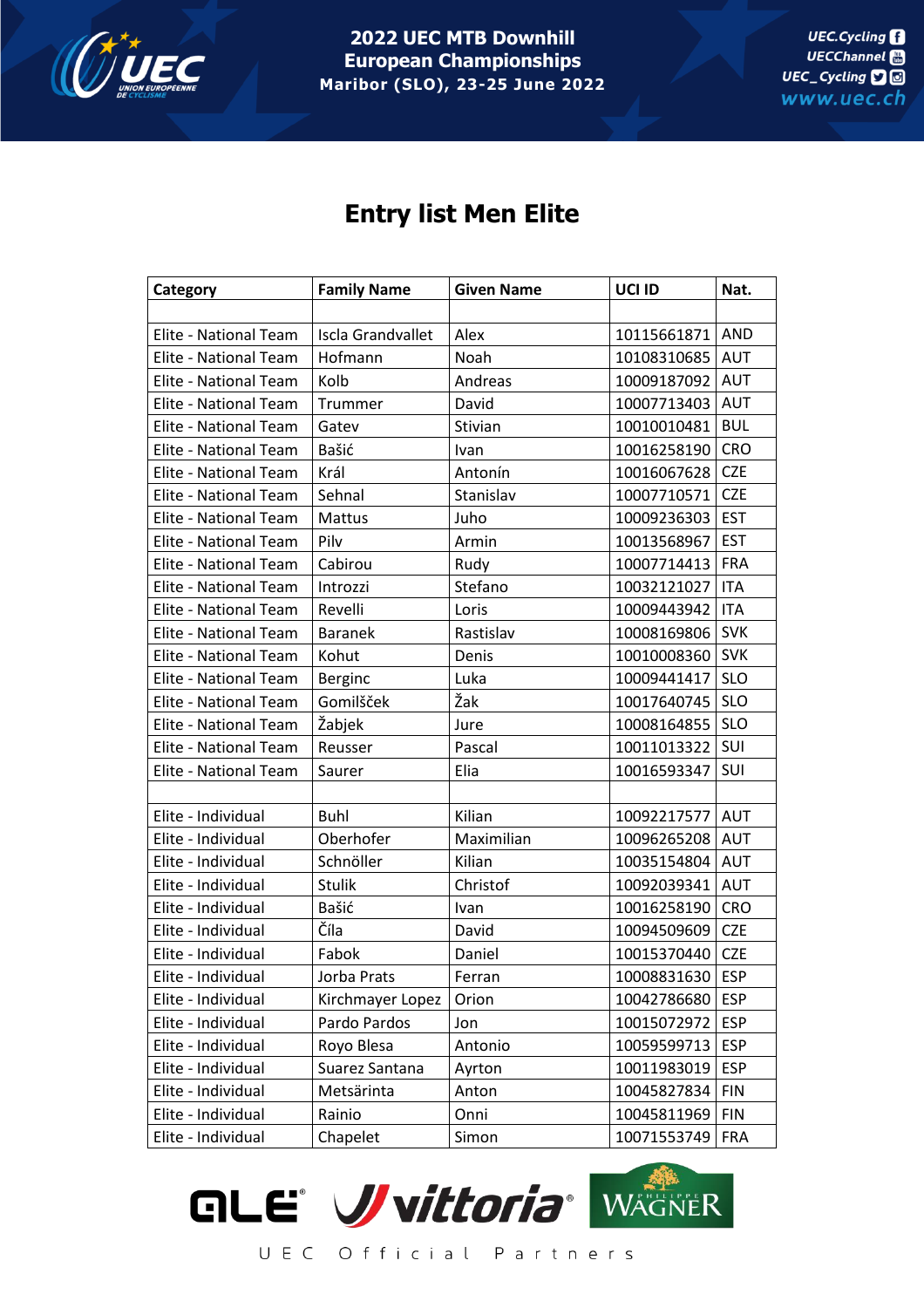

## **2022 UEC MTB Downhill European Championships Maribor (SLO), 23-25 June 2022**

| Elite - Individual | Coulanges             | Benoit             | 10008194359 | FRA        |
|--------------------|-----------------------|--------------------|-------------|------------|
| Elite - Individual | Gencel                | Guillaume          | 10079638802 | <b>FRA</b> |
| Elite - Individual | Gironde               | Mael               | 10074421616 | <b>FRA</b> |
| Elite - Individual | Guibal                | Thomas             | 10011238442 | <b>FRA</b> |
| Elite - Individual | Guionnet              | lan                | 10057674766 | <b>FRA</b> |
| Elite - Individual | Iniguez               | Raphael            | 10066506113 | <b>FRA</b> |
| Elite - Individual | Iniguez               | Matteo             | 10066506012 | <b>FRA</b> |
| Elite - Individual | Jung                  | Gautier            | 10025344666 | <b>FRA</b> |
| Elite - Individual | Justino               | Louis              | 10009898125 | <b>FRA</b> |
| Elite - Individual | Levesque              | Dylan              | 10008831731 | <b>FRA</b> |
| Elite - Individual | <b>Othax Dubedout</b> | Michael Jean Marie | 10043749711 | <b>FRA</b> |
| Elite - Individual | Payet                 | Florent            | 10004035685 | <b>FRA</b> |
| Elite - Individual | Pierron               | <b>Baptiste</b>    | 10008586504 | <b>FRA</b> |
| Elite - Individual | Rogge                 | Antoine            | 10078163590 | <b>FRA</b> |
| Elite - Individual | Taillefer             | Cédric             | 10056648889 | <b>FRA</b> |
| Elite - Individual | Thirion               | Rémi               | 10005415715 | <b>FRA</b> |
| Elite - Individual | Davies                | Kieran             | 10017887386 | <b>GBR</b> |
| Elite - Individual | Dunn                  | Ryan               | 10019242760 | <b>GBR</b> |
| Elite - Individual | Elsmore               | Tomas              | 10099714869 | <b>GBR</b> |
| Elite - Individual | Green                 | Alex               | 10018790092 | <b>GBR</b> |
| Elite - Individual | Lees                  | Elliot             | 10013160052 | <b>GBR</b> |
| Elite - Individual | Molloy                | Harry              | 10006816454 | <b>GBR</b> |
| Elite - Individual | Shakespeare           | Thomas             | 10061878405 | <b>GBR</b> |
| Elite - Individual | Donaubauer            | Tom                | 10059613352 | <b>GER</b> |
| Elite - Individual | Hollstein             | Falk               | 10106502243 | <b>GER</b> |
| Elite - Individual | Kowaltschik           | Julius             | 10099848750 | <b>GER</b> |
| Elite - Individual | Lamm                  | <b>Nico</b>        | 10074168507 | <b>GER</b> |
| Elite - Individual | Puttkammer            | Jonas              | 10087944426 | <b>GER</b> |
| Elite - Individual | Schmidt               | Luca               | 10077529656 | <b>GER</b> |
| Elite - Individual | Schnettler            | Christoph Felix    | 10008617018 | <b>GER</b> |
| Elite - Individual | <b>Siats</b>          | Sven               | 10013931204 | <b>GER</b> |
| Elite - Individual | Sigl                  | Moritz             | 10087608461 | <b>GER</b> |
| Elite - Individual | Umscheid              | Maximilian         | 10063111012 | <b>GER</b> |
| Elite - Individual | Vodan                 | Friderik           | 10106265100 | <b>GER</b> |
| Elite - Individual | Weißflog              | Paul               | 10124980440 | <b>GER</b> |
| Elite - Individual | Cserjési              | Patrik             | 10083138579 | <b>HUN</b> |
| Elite - Individual | Ferenczi              | Marcell Sándor     | 10063773541 | <b>HUN</b> |
| Elite - Individual | Colombo               | Francesco          | 10008073010 | <b>ITA</b> |
| Elite - Individual | Colonnello            | Alessandro         | 10034049509 | <b>ITA</b> |
| Elite - Individual | Domanegg              | Christian          | 10073731805 | <b>ITA</b> |
| Elite - Individual | Medici                | Simone             | 10008832337 | <b>ITA</b> |
| Elite - Individual | Menegotto             | Rairan             | 10093244767 | <b>ITA</b> |
| Elite - Individual | Scheriau              | Marco              | 10033610985 | <b>ITA</b> |